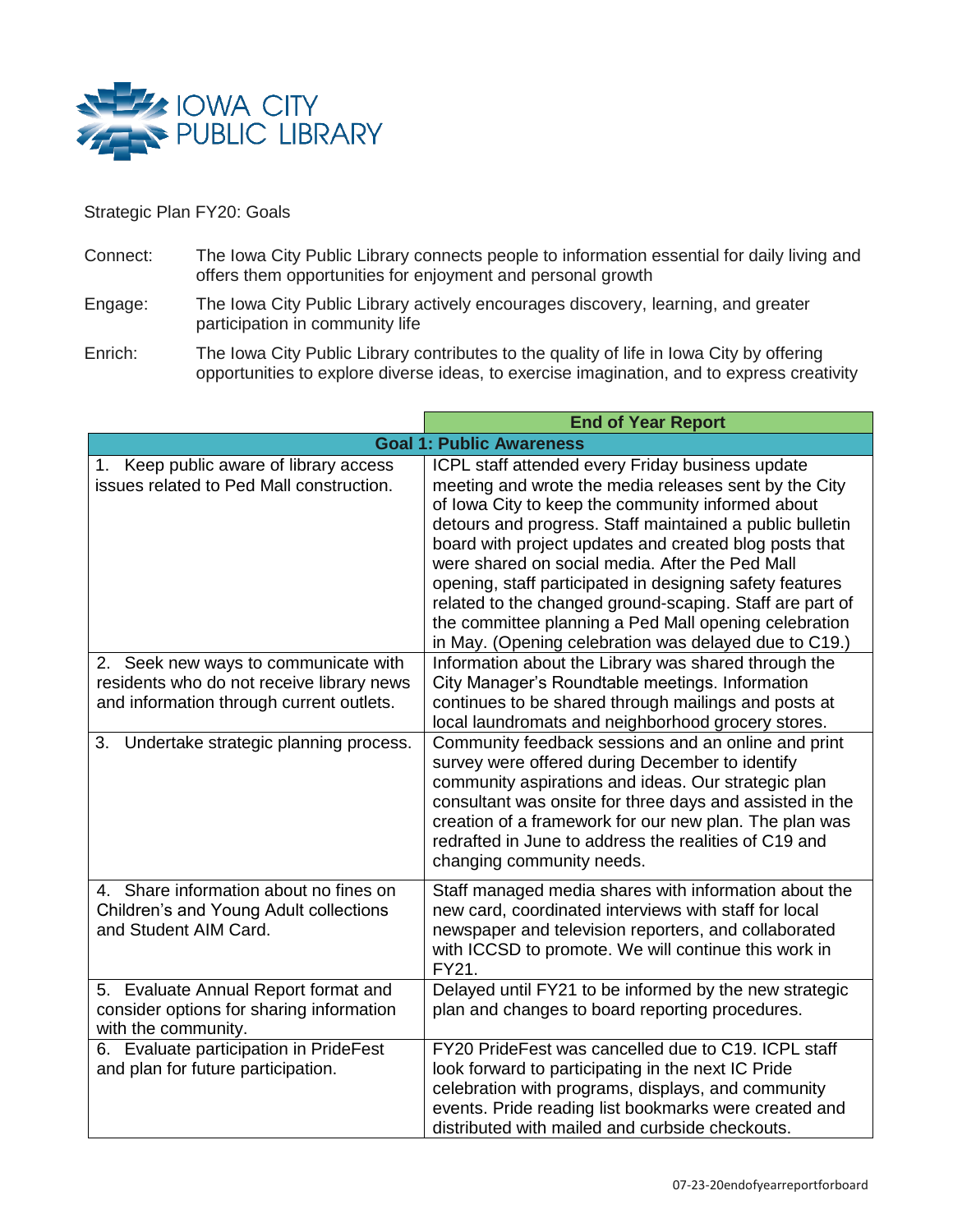| 7. Begin planning for the Library's 125 <sup>th</sup><br>anniversary.                                                                                                                                                                                                            | Programs and a display were developed for 12/3/19 to<br>celebrate the 123rd year at 123 S. Linn Street, providing<br>an opportunity to gather ideas for a larger, yearly<br>celebration. A committee will be appointed in the first<br>quarter of FY21.                                                                                                                                                                                                                                                           |
|----------------------------------------------------------------------------------------------------------------------------------------------------------------------------------------------------------------------------------------------------------------------------------|-------------------------------------------------------------------------------------------------------------------------------------------------------------------------------------------------------------------------------------------------------------------------------------------------------------------------------------------------------------------------------------------------------------------------------------------------------------------------------------------------------------------|
| 8. Highlight library databases and online<br>learning portals on Social Media sites and<br>Library website.                                                                                                                                                                      | A new video was created by The Library Channel staff<br>featuring information about online resources. The video<br>has been shared on social media and other venues.<br>Informational posts on two online resources (Consumer<br>Reports and Gazette archives) were featured on the                                                                                                                                                                                                                               |
|                                                                                                                                                                                                                                                                                  | website in July and October.<br><b>Goal 2: Collaboration</b>                                                                                                                                                                                                                                                                                                                                                                                                                                                      |
| 1. Continue to work with Iowa City<br>Community School District (ICCSD),<br>Coralville Public Library (CPL), and North<br>Liberty Community Library (NLCL), to<br>develop and introduce Access to<br>Information and Materials (AIM) Library<br>Cards for students in the ICCSD. | The Student AIM Card was successfully introduced to<br>ICCSD students in December 2019. ICCSD, CPL, NLCL<br>and ICPL will continue to work together and evaluate the<br>use and success of the card. A six-month update was<br>given to the board. We will continue to monitor and<br>evaluate.                                                                                                                                                                                                                   |
| 2. Continue working with Iowa City and<br>partners to implement Equity Toolkit<br>measures.                                                                                                                                                                                      | Staff training related to de-escalation of patron behavior<br>and engaging teen patrons has been offered to staff. A<br>diversity audit of titles in our Young Adult collection<br>began in the month of January. This audit determines if<br>the breadth and depth of our collection reflects the<br>diversity of our community. Once the audit is completed,<br>we will identify areas for improvement and set goals for<br>the collection. We will then begin audits of collections in<br>the Children's Room. |
| 3. Partner with Parks & Recreation to<br>jointly plan several programs for teens.                                                                                                                                                                                                | Library staff met with Parks and Rec staff to discuss<br>material sharing between the Digital Media Lab (DML)<br>and the new Makerspace for adult and teen<br>programming. Teen services staff from ICPL and Parks<br>and Rec identified two programs (Cupcake Wars and<br>DIY Bath Bombs) for IC Recreation to send their Teen<br>Dynamics participants to. We planned to meet before<br>SRP 2020 to plan additional joint events, but COVID-19<br>closures mean this will be pushed into FY21.                  |
| 4. Work with City Public Works to put the<br>history of bridges in IC on the Digital<br>History Project.                                                                                                                                                                         | Postponed to FY21.                                                                                                                                                                                                                                                                                                                                                                                                                                                                                                |
| 5. Explore artist-in-residence in Digital<br>Media Lab.                                                                                                                                                                                                                          | Literature review on artists-in-residence in libraries was<br>started in FY20, will continue in FY21.                                                                                                                                                                                                                                                                                                                                                                                                             |
| Work with Neighborhood Centers of<br>6.<br>Johnson County (NCJC) to strengthen<br>Bookmobile services to elementary<br>students.                                                                                                                                                 | Bookmobile staff met with NCJC staff multiple times to<br>coordinate student use of the Bookmobile. We saw<br>increased use at the after-school programs operated by<br>the NCJC. The Student AIM card will help with student<br>access to materials at these sites.                                                                                                                                                                                                                                              |
| 7. Work with partners to address food<br>insecurity for people 18 and younger.                                                                                                                                                                                                   | A gift of \$3,055 from Zion Lutheran Church Social<br>Justice Committee was received to offer daily snacks in<br>the Library. We will continue to evaluate the need for this<br>type of offering and seek partnerships as appropriate.<br>Staff reported that both children and teens were<br>enthusiastic about the snack.                                                                                                                                                                                       |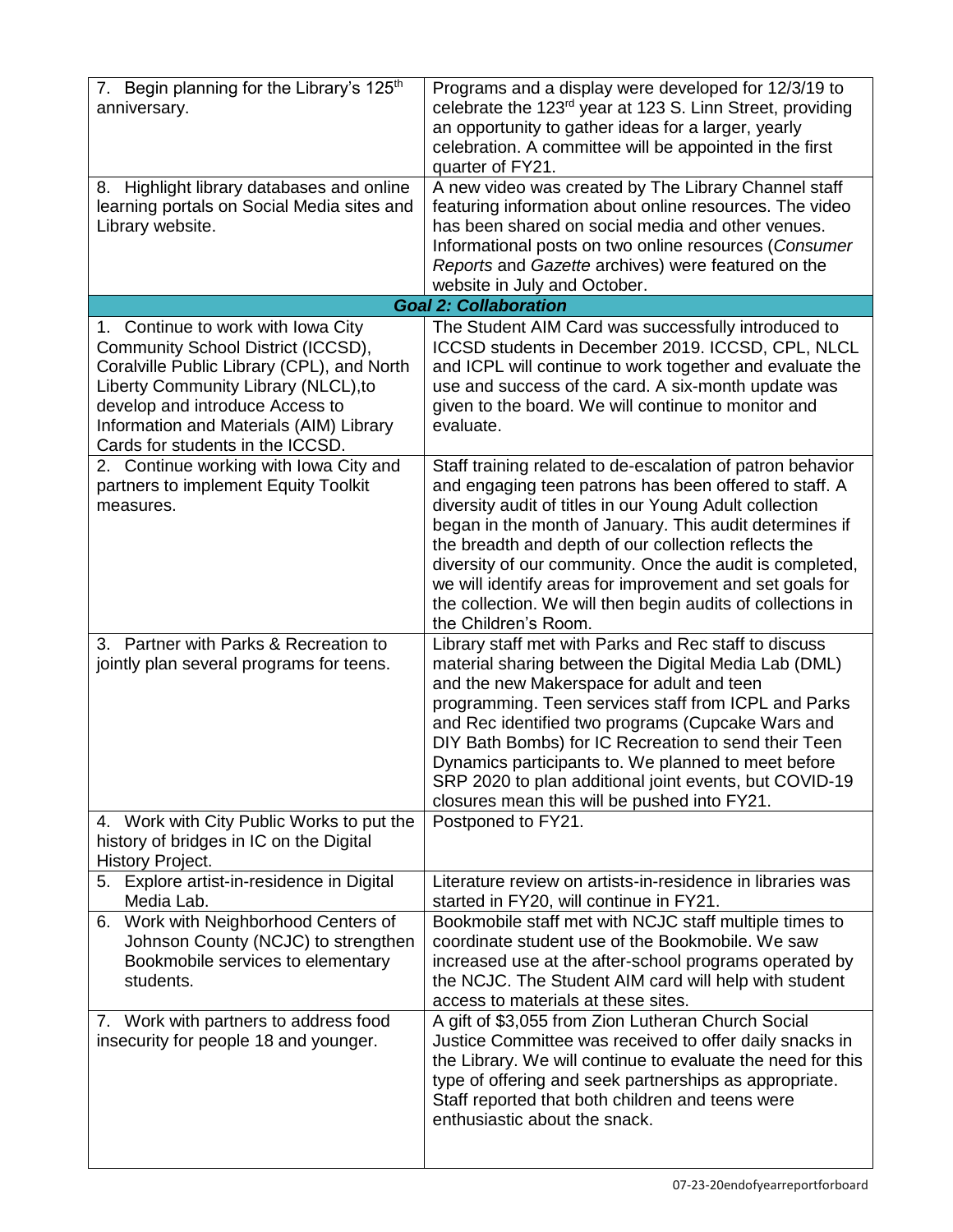| <b>Goal 3: Programs</b>                                                                                                       |                                                                                                                                                                                                                                                                                                                                                                                                                                                                                                                                                                    |
|-------------------------------------------------------------------------------------------------------------------------------|--------------------------------------------------------------------------------------------------------------------------------------------------------------------------------------------------------------------------------------------------------------------------------------------------------------------------------------------------------------------------------------------------------------------------------------------------------------------------------------------------------------------------------------------------------------------|
| 1. Evaluate Lib Con as an annual event<br>produced by the Library.                                                            | Staff met after the 2019 Lib Con and will continue to<br>evaluate based on feedback and attendance. Due to<br>COVID-19, the 2020 Lib Con was cancelled.                                                                                                                                                                                                                                                                                                                                                                                                            |
| 2. Evaluate Lobby Stop services.                                                                                              | Lobby Stop service has been well received by the four<br>retirements residences served. We continue to negotiate<br>service schedules with current and potential locations.<br>We will re-evaluate our resources and goals before<br>reopening in FY21 and create a plan for deeper analysis<br>of lobby stop impacts.                                                                                                                                                                                                                                             |
| 3. Explore establishing programming<br>series that engage patrons without homes                                               | Initial feedback was collected during strategic plan<br>community engagement conversations. Work will<br>continue when we reopen.                                                                                                                                                                                                                                                                                                                                                                                                                                  |
| 4. Continue History Tour programming.                                                                                         | History Tours were being considered as part of Weber<br>Days, but C19 cancellations ended that. Work will<br>continue when we reopen.                                                                                                                                                                                                                                                                                                                                                                                                                              |
| 5. Host a series of programs for adults<br>aged 20-30.                                                                        | Held as potential project for incoming Adult Services<br>Coordinator; may be explored in FY21.                                                                                                                                                                                                                                                                                                                                                                                                                                                                     |
| 6. Expand resources and programming<br>opportunities for English language<br>learners.                                        | A list of local classes and discussion groups for English<br>language learners has been developed for the new Q &<br>A section of icpl.org.                                                                                                                                                                                                                                                                                                                                                                                                                        |
| 7. Evaluate Digital Media Lab (DML)<br>programming and membership.                                                            | We reviewed past DML programs, brainstormed new<br>classes, and encouraged other instructional staff to<br>share their ideas. We are developing new ideas for<br>programs and classes and expect to continue making<br>plans and developing new promotional materials in<br>FY21 or after we reopen. Membership parameters will<br>be reviewed under FY21 goals.                                                                                                                                                                                                   |
| 8. Increase number of classes or<br>workshops that focus on resource<br>sustainability and climate change.                    | Two classes in Repair & Upcycle series scheduled, in<br>cooperation with IC Recycling Center. Eco Film series<br>continues with monthly films, cosponsored with Green<br>Iowa AmeriCorps and IC Parks & Recreation. We will<br>continue this work in FY21.                                                                                                                                                                                                                                                                                                         |
|                                                                                                                               | <b>Goal 4: Content</b>                                                                                                                                                                                                                                                                                                                                                                                                                                                                                                                                             |
| Evaluate buying practices for digital<br>1<br>collections.                                                                    | In response to new lending models and limitations<br>imposed by publishers, selectors looked at cost per circ<br>models and the repurchasing costs of eBooks and<br>eAudio through OverDrive. Repurchasing criteria and<br>purchasing procedures were created for the collection<br>and were implemented in June.<br>Information about meeting the needs of our patrons with<br>digital collections during our closure is discussed in the<br>addendum.                                                                                                            |
| 2. Plan for changes to availability of<br>compact disc and DVD in marketplace.<br>3. Consider digitizing city building permit | We merged the three DVD collections in the Children's<br>Room into one, reducing the size of the collection as<br>circulation has dropped and fewer items are released on<br>DVD as streaming services offer their own popular<br>content. We have stopped cleaning compact discs and<br>DVDs through our disc cleaner. If warranted, we will<br>repurchase any scratched or damaged discs. A project<br>to offer read-along books with digital readers to replace<br>our compact disc collection will commence in FY21.<br>Not completed. Potential FY21 project. |
| collection and city directories.                                                                                              |                                                                                                                                                                                                                                                                                                                                                                                                                                                                                                                                                                    |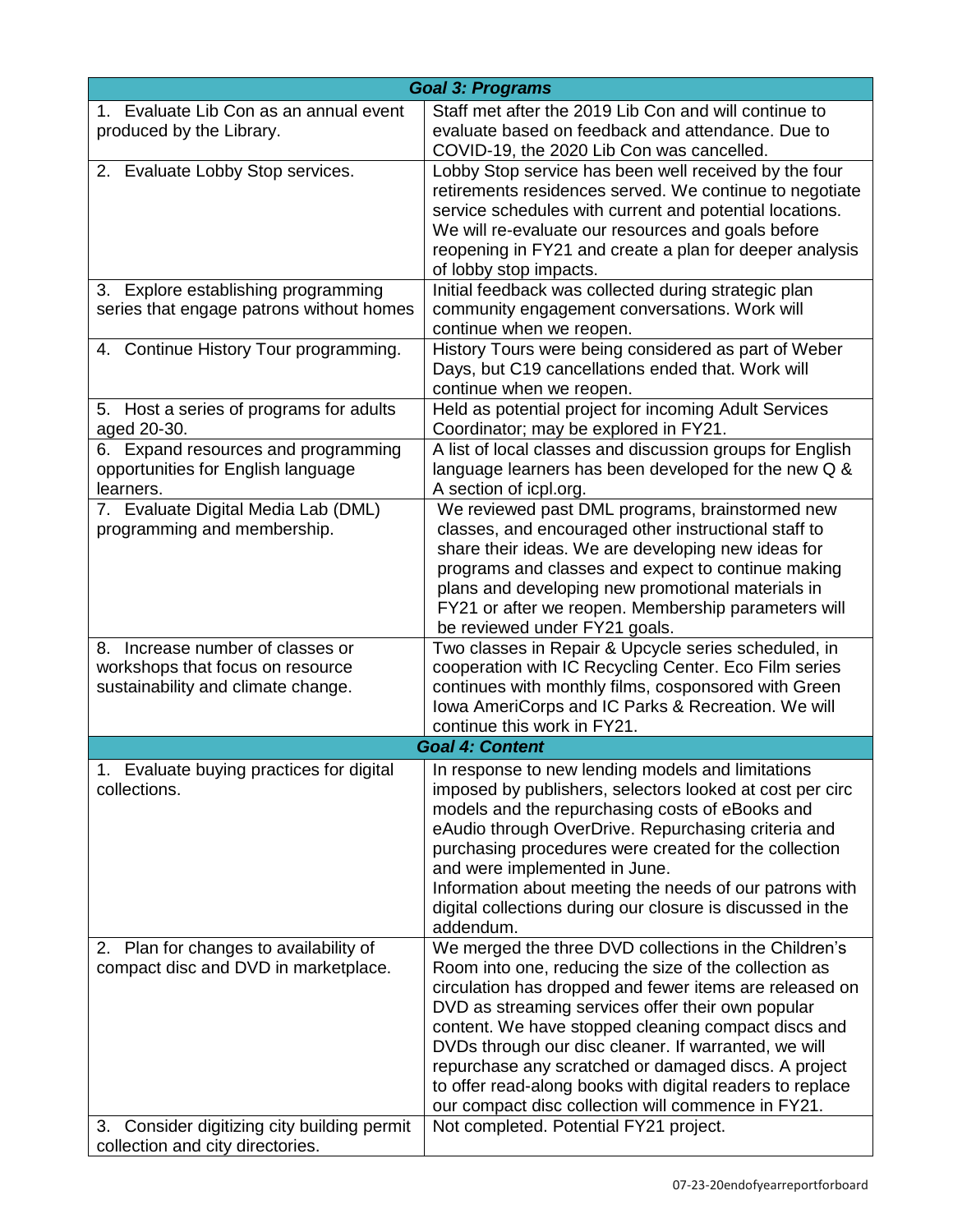| 4. Continue work on preserving and<br>digitizing institutional archives.                            | A collection plan was drafted and staff provided input on<br>the draft. Before the closure, staff began an inventory, a<br>list of needed supplies, and a list of questions to<br>address. Further work on the project was hampered by<br>the pandemic and will continue as staffing allows.                                                                                                                                                                                                       |  |
|-----------------------------------------------------------------------------------------------------|----------------------------------------------------------------------------------------------------------------------------------------------------------------------------------------------------------------------------------------------------------------------------------------------------------------------------------------------------------------------------------------------------------------------------------------------------------------------------------------------------|--|
| Increase streaming video options.<br>5.                                                             | Hoopla and Acorn TV streaming video services were<br>tested by staff members. Although the response to both<br>products was positive, selectors decided to monitor the<br>approved FY21 materials budget before expanding cost<br>per circ streaming services.                                                                                                                                                                                                                                     |  |
| Study availability of collections in<br>6.<br>response to changes in circulation<br>policy.         | When reviewing our percent checked out reports, an<br>indicator of collection availability, there was no<br>significant difference between the months we collected<br>fines and the months we did not. In some cases, like<br>young adult fiction and picture books, the differences are<br>within a percentage point. In some months, there are<br>more items on the shelves this year than last, the major<br>exception being children's comics, which is a collection<br>growing in popularity. |  |
| <b>Goal 5: Technology</b>                                                                           |                                                                                                                                                                                                                                                                                                                                                                                                                                                                                                    |  |
| 1. Consider offering an interactive online<br>readers' advisory service.                            | Staff Picksfor You, a new readers' advisory service will<br>launch July 15, 2020. Patrons are invited to fill out a form<br>indicating their reading interests and staff will provide 3-5<br>recommendations to the patron.                                                                                                                                                                                                                                                                        |  |
| 2. Explore adding scrolling Event Board<br>e-sign for community events.                             | We have decided not to pursue this project because of<br>the building closure and CAS staffing changes. This<br>could be added back to a future plan once the building<br>opens.                                                                                                                                                                                                                                                                                                                   |  |
| 3. Explore options for broadening<br>internet access to locations outside the<br>downtown building. | Not completed. Broadening internet access does not<br>appear to be emerging as a primary strategic direction<br>for the next planning period.                                                                                                                                                                                                                                                                                                                                                      |  |
| 4. Reevaluate current web design and<br>conduct content audit.                                      | This project has been pushed to FY21. The Web<br>Specialist has been focusing on other projects related to<br>the pandemic and building closure.                                                                                                                                                                                                                                                                                                                                                   |  |
| Make registration for reading<br>5.<br>programs easier.                                             | The software company we work with is continually<br>making updates. They recently rolled out a new way to<br>let staff know they are entering a duplicate account.                                                                                                                                                                                                                                                                                                                                 |  |
| Make checking out materials easier.<br>6.                                                           | Not completed. Potential FY21 project.                                                                                                                                                                                                                                                                                                                                                                                                                                                             |  |
| Consider automatic renewal of<br>7.<br>materials.                                                   | Not completed. Potential FY21 project.                                                                                                                                                                                                                                                                                                                                                                                                                                                             |  |
| Migrate Digital History Project (DHP)<br>8.<br>content to new content management<br>system.         | Preliminary project planning has begun, including<br>identifying desired features for the new site, cleaning up<br>items in current system, and discussing migration with<br>other libraries that worked on a similar project. Work on<br>the project was delayed due to the pandemic. Potential<br>FY21 project.                                                                                                                                                                                  |  |
| Complete upgrade to the library<br>9.<br>catalog.                                                   | Work on this project was delayed because of the<br>pandemic. The new library catalog has been introduced<br>to the staff. We are gathering feedback and making<br>changes. We will start testing the catalog with patrons in<br>the fall.                                                                                                                                                                                                                                                          |  |
| 10. Develop a budget request to translate<br>parts of the web site into identified<br>languages.    | Not completed. Potential FY21 project.                                                                                                                                                                                                                                                                                                                                                                                                                                                             |  |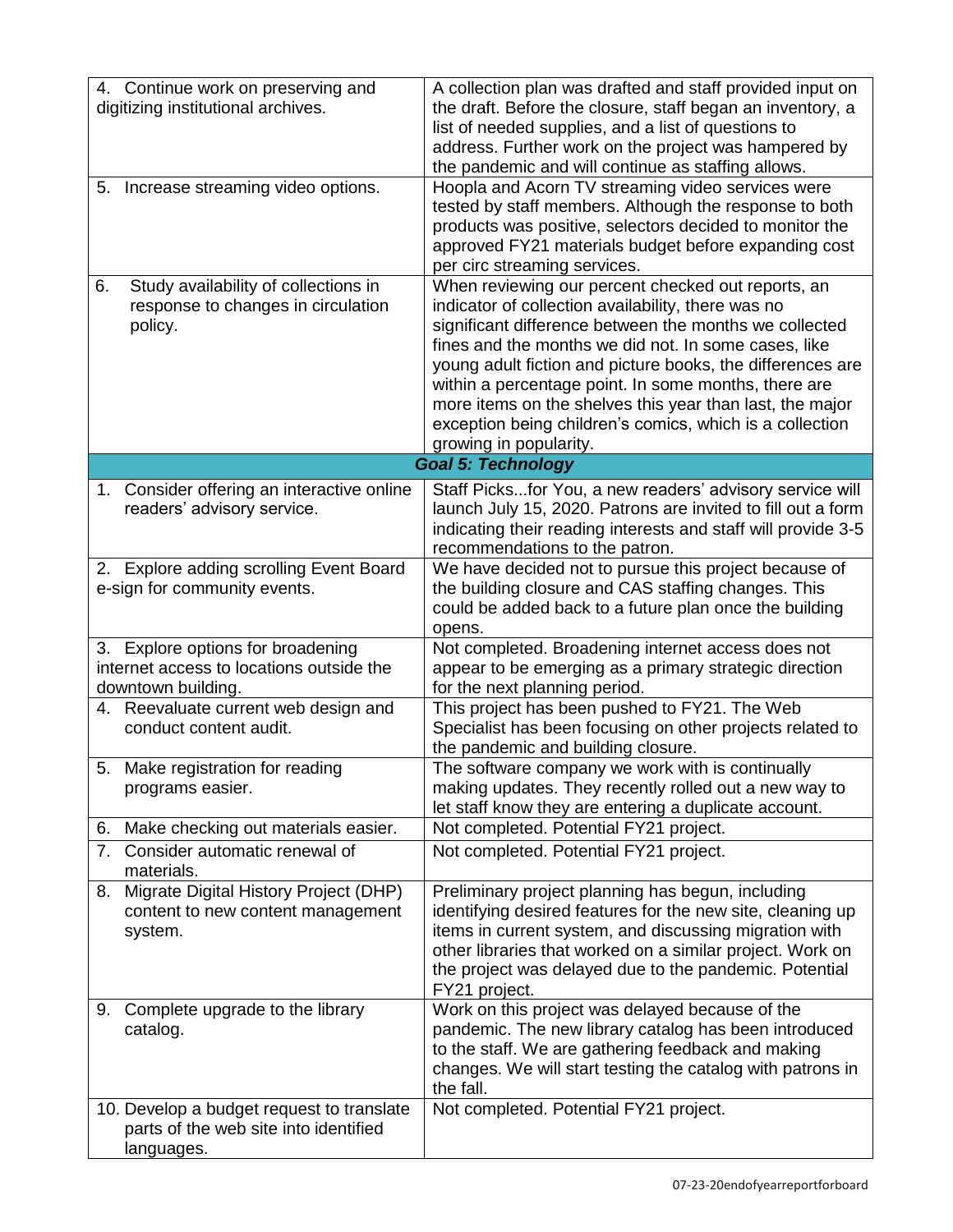| <b>Goal 6: Space/Facilities</b>                  |                                                                                                                |  |
|--------------------------------------------------|----------------------------------------------------------------------------------------------------------------|--|
| 1. Find improved parking location for the        | We are exploring options for this in partnership with                                                          |  |
| Bookmobile.                                      | other City departments.                                                                                        |  |
| 2. Plan for re-flooring project.                 | An RFP and project timeline will be developed in the first                                                     |  |
|                                                  | half of FY21.                                                                                                  |  |
| 3. Plan for replacing public access              | An RFP and project timeline will be developed in the first                                                     |  |
| computer workstations.                           | half of FY21.                                                                                                  |  |
| 4. Develop a plan for HVAC<br>replacement.       | Evaluation of current system and project scope was<br>established; replacement timeline drafted.               |  |
| 5. Study building space needs,                   | A facilities study and space audit will be part of the new                                                     |  |
| especially for Teen and Children's               | strategic plan; this project will be postponed until new                                                       |  |
| Services.                                        | plan is operational.                                                                                           |  |
| 6. Evaluate Library vehicle fleet and            | Outreach staff will document existing vehicle availability                                                     |  |
| service needs.                                   | and evaluate current outreach scheduling practices in                                                          |  |
|                                                  | FY21.                                                                                                          |  |
| 7. Conduct a building sign audit and plan        | Some signs were updated based on a request from the                                                            |  |
| for updates as needed.                           | National Federation of the Blind of Iowa - Old Capitol                                                         |  |
|                                                  | Chapter, a group that routinely meets at ICPL. Lactation                                                       |  |
|                                                  | Room signage was changed to be more inclusive. A sign<br>audit will be done as part of the new strategic plan. |  |
| 8. Consider city's goal of "Promote              | Environmental sustainability informed program design                                                           |  |
| environmental sustainability" when               | and supply procurement throughout the fiscal year. This                                                        |  |
| planning projects.                               | will continue as we reopen services in FY21.                                                                   |  |
| 9. Evaluate current meeting room                 | Programming staff continue to document details of                                                              |  |
| spaces.                                          | programs that draw audiences that exceed safe                                                                  |  |
|                                                  | occupancy limits. Simulcasting and other strategies for                                                        |  |
|                                                  | maximizing program reach continue to be explored. A                                                            |  |
|                                                  | space audit will be part of the new strategic plan.                                                            |  |
|                                                  | <b>Goal 7: Staffing</b>                                                                                        |  |
| 1. Offer and evaluate staff training<br>program. | Not completed. Potential FY21 project.                                                                         |  |
| 2. Review public service desk time study         | A group met to work on this task and decided to                                                                |  |
| and propose changes.                             | integrate the project into the new strategic plan.                                                             |  |
|                                                  | Meetings have been suspended pending decisions<br>about how strategic plan work will proceed.                  |  |
| 3. Explore circulation support offered           | Staff training is planned for spring 2020.                                                                     |  |
| away from the Help Desk and expand               |                                                                                                                |  |
| and/or provide training as needed.               |                                                                                                                |  |
| 4. Evaluate Bookmobile staffing                  | This is suspended pending strategic plan work.                                                                 |  |
| assignments and adjust as needed.                |                                                                                                                |  |
| 5. If adopted by Board and City Council,         | The library was not affected by initial City Council                                                           |  |
| work with City on hourly employee                | staffing changes related to hourly staffing but has                                                            |  |
| staffing changes.                                | aligned with the City around C19 staffing impacts.                                                             |  |
| 6. Research social workers in libraries.         | Attended a webinar presented by Niles (MI) District<br>Library prior to closure. Reviewed documents from PLA   |  |
|                                                  | Social Worker Task Force. Work will continue in FY21.                                                          |  |
| <b>Goal 8: Funding</b>                           |                                                                                                                |  |
| 1. Determine possible funding sources            | Shifting emphasis from use of unrestricted gifts for                                                           |  |
| needed for various projects/programs.            | projects/programs to funding them with designated use.                                                         |  |
|                                                  | Partner grants could be explored in the next strategic                                                         |  |
|                                                  | plans for the Friends Foundation, and the library.                                                             |  |
|                                                  |                                                                                                                |  |
|                                                  |                                                                                                                |  |